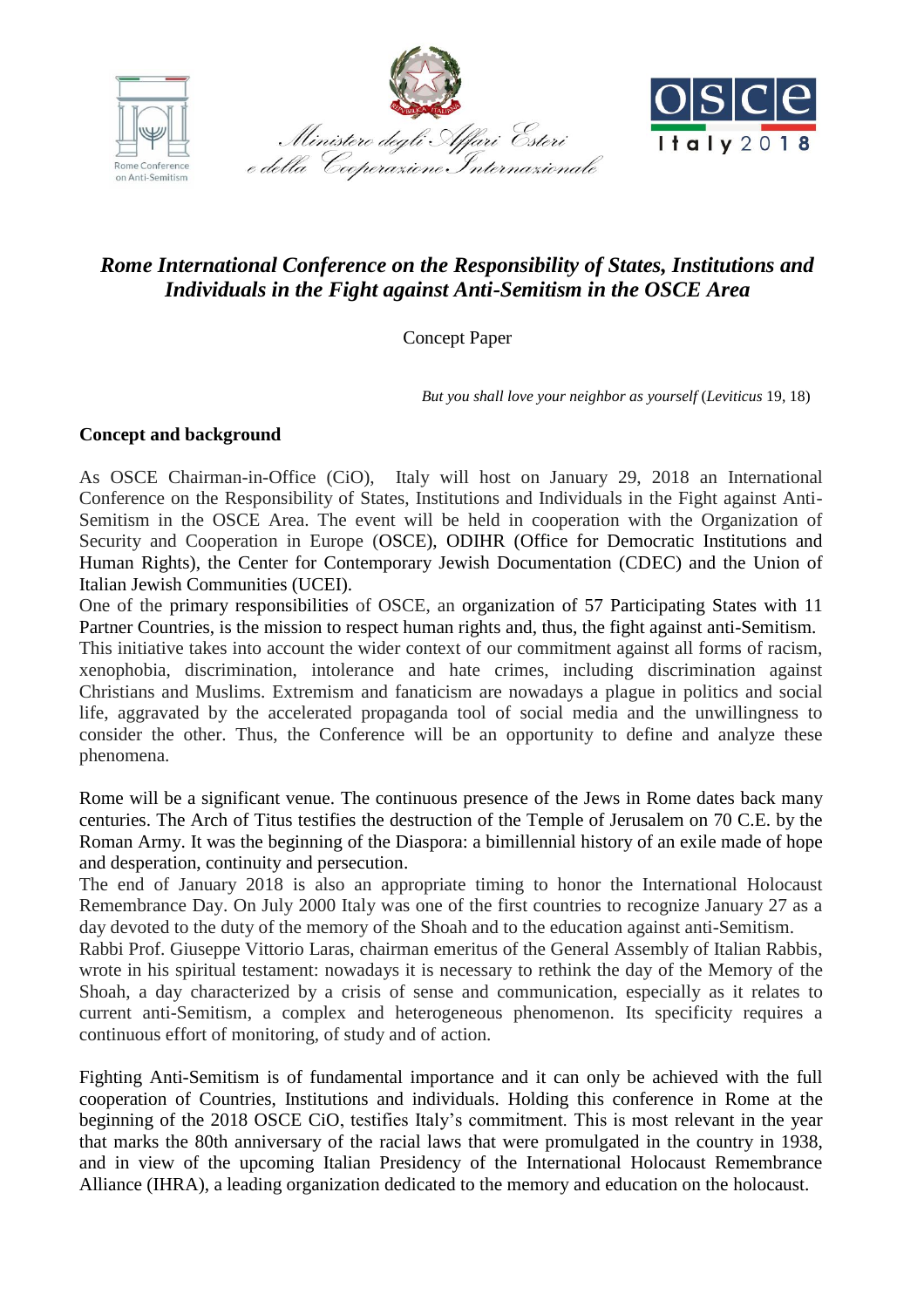# **Proposed features of the event**

The Conference will combine a high-level participation of both government delegations and independent institutions, as well as representatives of civil society and all citizens. The initiative will adopt a highly inclusive approach. The central theme will be the individual and collective responsibility in relation to the past, the present and the future.

The Conference will offer the opportunity to share opinions, experiences and best practices looking for cooperative approaches to deal with common issues. It will also serve as a platform to further develop dialogue and cooperation between Governments, institutions and individuals, in line with the OSCE commitments.

The plenary session, with the opening speeches by the Italian Minister of Foreign Affairs Angelino Alfano, OSCE Secretary General Thomas Greminger and the Director of ODIHR Ingibjörg Sólrún Gísladóttir, will be dedicated to the responsibility of Countries, Institutions and Individuals.

Subsequently, four thematic panels will follow:

# *Panel 1: Responsibility: the role of law makers and civil servants*

Legislators, political actors, judges and prosecutors, law enforcers, diplomats and security forces should take institutional but also personal responsibility. They should be active in monitoring and reporting the problems. They should also promote and implement policies and legislations to avoid and persecute hate crimes and discrimination, assure freedom of religion and religious practices, and to address general concerns of security of the Jewish community. The OSCE Office for Democratic Institutions and Human Rights (ODIHR) has developed the "Turning Words into Action to Address Anti-Semitism" project to strengthen the capacity of OSCE participating States and civil society to prevent and respond to anti-Semitism. The project, within the Office's Tolerance and Non-Discrimination Programme, aims to help turn the commitments of OSCE participating States on combatting anti-Semitism into action by providing government officials, parliamentarians and civil society with the knowledge and skills they need to effectively do so. This is an example of good practices which could be shared at the conference.

*How institutions and individual can be able to prevent and address dilemmas between respect of the law and moral obligations?*

#### *Panel 2: Responsibility: religion and anti-Semitism*

Religions should have an important role in promoting moral behavior and positive education. In 1965, the *Nostra Aetate* Declaration established new grounds for the relationship between Catholicism and Judaism. It was somehow a revolution, considering how certain forms of anti-Semitism had their beginning in the very city of Rome. A common commitment against the continuing phenomena of fanaticism and religious intolerance is now possible. When one faces the manipulation of religion to offend our neighbor, the common commitment of believers of all faiths should be: "*Not in His name*". In this framework, it is important to universally respect all identities, including Jewish religious practices.

*Which is the role of religious faith in building a tolerant and open society, where differences would be considered as a richness and not an obstacle?*

#### *Panel 3: Responsibility: the challenge of digital platforms*

In recent years we have witnessed a considerable increase in the number of racist, xenophobic and discriminatory expressions in social networks and on the Internet. The World Jewish Congress has found that more than 382,000 anti-Semitic posts were posted to social media platforms over the course of 2016 – an average of more than 43.6 posts per hour, or one post every 83 seconds.